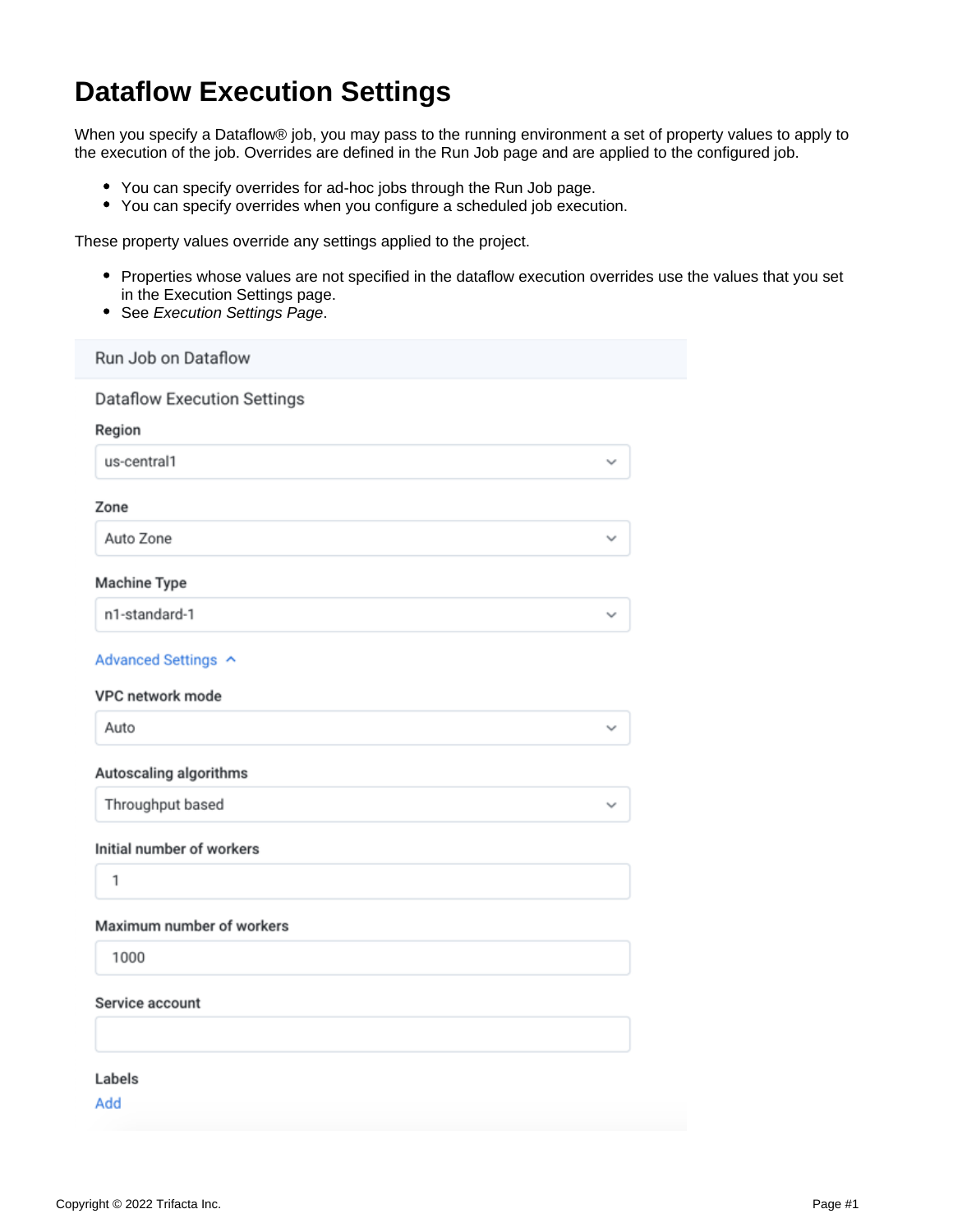# **Figure: Dataflow Execution Properties**

## **Default execution settings:**

By default, Dataprep by Trifacta runs your job in the us-central1 region on an n1-standard-1 machine. As needed, you can change the geo location and the machine where your job is executed.

**Tip:** You can change the default values for the following in your Execution Settings. See [Execution Settings Page](https://docs.trifacta.com/display/DP/Execution+Settings+Page).

**Making changes to these settings can affect performance times for executing your job.**

**Tip:** For more information on how the following settings affect your jobs, see [Run Job on Cloud Dataflow](https://docs.trifacta.com/display/DP/Run+Job+on+Cloud+Dataflow).

| <b>Setting</b>       | <b>Description</b>                                                                                                                  |
|----------------------|-------------------------------------------------------------------------------------------------------------------------------------|
| Regional<br>Endpoint | A regional endpoint handles execution details for your Dataflow job, its location determines where the Dataflow job is<br>executed. |
| Zone                 | A sub-section of region, a zone contains specific resources for a given region.                                                     |
|                      | Select Auto Zone to allow the platform to choose the zone for you.                                                                  |
| Machine Type         | Choose the type of machine on which to run your job. The default is $n1$ -standard-1.                                               |
|                      | Note: not all machine types supported directly through Dataprep by Trifacta.                                                        |

For more information on these regional endpoints, see

<https://cloud.google.com/dataflow/docs/concepts/regional-endpoints>.

For more information on machine types, <https://cloud.google.com/compute/docs/machine-types>.

### **Advanced settings:**

| <b>Setting</b>                       | <b>Description</b>                                                                                                                                                                                                                                                                                                                         |
|--------------------------------------|--------------------------------------------------------------------------------------------------------------------------------------------------------------------------------------------------------------------------------------------------------------------------------------------------------------------------------------------|
| <b>VPC</b><br><b>Network</b><br>mode | If the network mode is set to Auto (default), the job is executed over publicly available IP addresses. Do not set values for<br>Network, Subnetwork, and Worker IP address configuration.                                                                                                                                                 |
|                                      | As needed, you can override the default settings configured for your project for this job. Set this value to Custom.                                                                                                                                                                                                                       |
|                                      | NOTE: Avoid applying overrides unless necessary. These network settings apply to job execution. Preview and<br>sampling use the default network settings.                                                                                                                                                                                  |
|                                      | 1. Specify the name of the VPC network in your region.<br>2. Specify the short or full URL of the Subnetwork. If both Network and Subnetwork are specified, Subnetwork is used. See<br>https://cloud.google.com/dataflow/docs/guides/specifying-networks.<br>3. Review and specify the Worker IP address configuration setting. See below. |
|                                      | For more information:                                                                                                                                                                                                                                                                                                                      |
|                                      | https://cloud.google.com/vpc/docs/vpc<br>https://cloud.google.com/dataflow/docs/guides/specifying-networks                                                                                                                                                                                                                                 |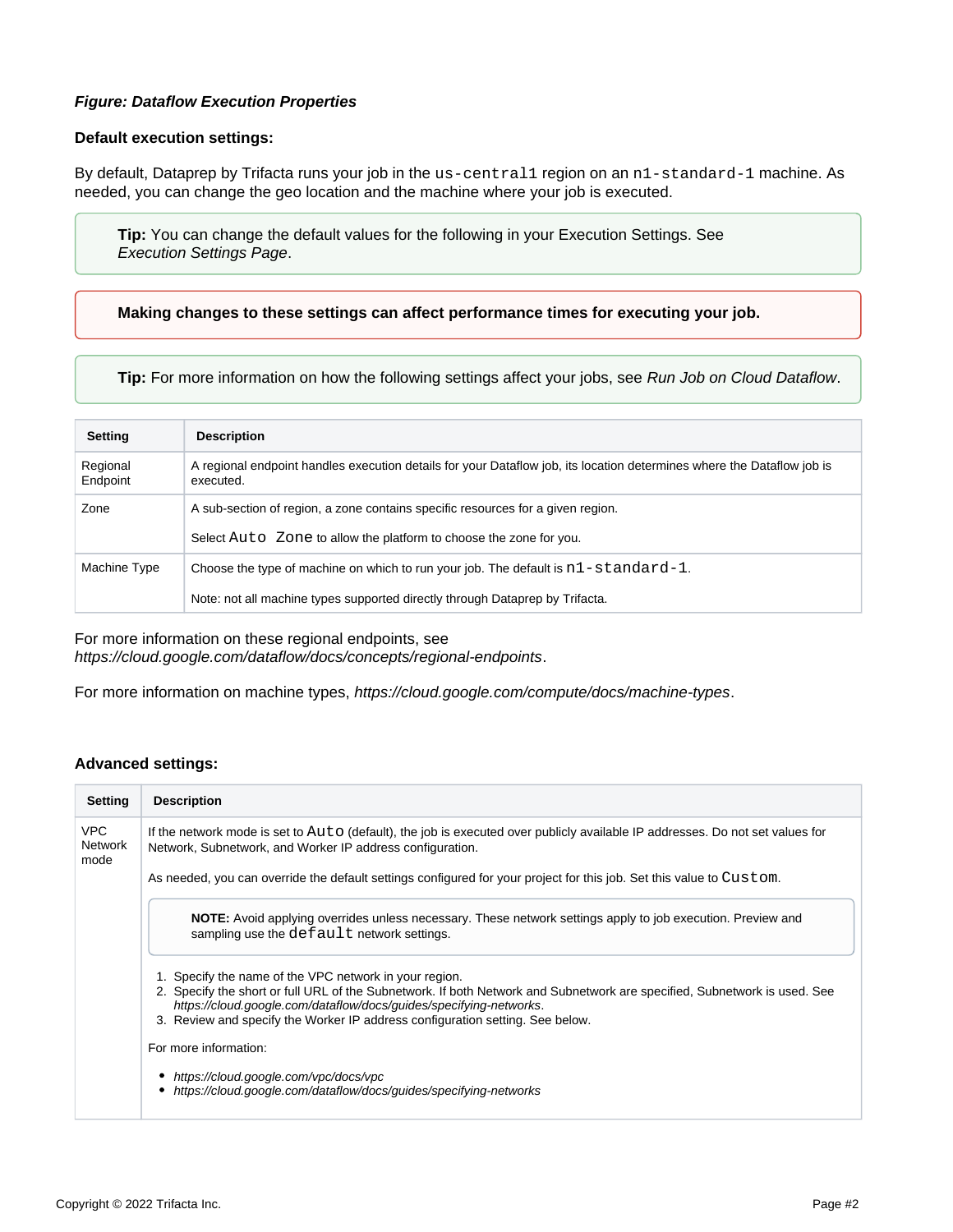| <b>Network</b> | To use a different VPC network, enter the name of the VPC network to use as an override for this job. Click <b>Save</b> to apply the<br>override.                                                                                                           |
|----------------|-------------------------------------------------------------------------------------------------------------------------------------------------------------------------------------------------------------------------------------------------------------|
| Subnetw<br>ork | To specify a different subnetwork, enter the URL of the subnetwork. The URL should be in the following format:                                                                                                                                              |
|                | regions/ <region>/subnetworks/<subnetwork></subnetwork></region>                                                                                                                                                                                            |
|                | where:                                                                                                                                                                                                                                                      |
|                | • <region> is the region identifier specified under Regional Endpoint. These values must match.<br/>• <subnetwork> is the subnetwork identifier.</subnetwork></region>                                                                                      |
|                | If you have access to another project within your organization, you can execute your Dataflow job through it by specifying a full<br>URL in the following form:                                                                                             |
|                | https://www.googleapis.com/compute/v1/projects/ <host_project_id>/regions/<region>/subnetworks<br/>/<subnetwork></subnetwork></region></host_project_id>                                                                                                    |
|                | where:                                                                                                                                                                                                                                                      |
|                | • <host id="" project=""> corresponds to the project identifier. This value must be between 6 and 30 characters. The<br/>value can contain only lowercase letters, digits, or hyphens. It must start with a letter. Trailing hyphens are prohibited.</host> |
|                | Click Save to apply the override.                                                                                                                                                                                                                           |

For more information on these settings, see [Execution Settings Page](https://docs.trifacta.com/display/DP/Execution+Settings+Page).

**Feature Availability:** This feature is available in the following editions:

- Dataprep by Trifacta® Enterprise Edition
- Dataprep by Trifacta Professional Edition
- Dataprep by Trifacta Premium

| <b>Setting</b>                        | <b>Description</b>                                                                                                                                                                                                                                                                                                                                                                                                                                                                           |
|---------------------------------------|----------------------------------------------------------------------------------------------------------------------------------------------------------------------------------------------------------------------------------------------------------------------------------------------------------------------------------------------------------------------------------------------------------------------------------------------------------------------------------------------|
| Worker IP<br>address<br>configuration | If the VPC Network mode is set to custom, then choose one of the following:<br>• Allow public IP addresses - Use Dataflow workers that are available through public IP addresses.<br>No further configuration is required.<br>• Use internal IP addresses only - Dataflow workers use private IP addresses for all<br>communication.<br>• If a Subnetwork is specified, then the Network value is ignored.<br>• The specified Network or Subnetwork must have Private Google Access enabled. |
| Autoscaling<br>Algorithms             | The type of algorithm to use to scale the number of Google Compute Engine instances to accommodate the size of your<br>job. Possible values:<br>• Throughput based - Scaling is determined by the volume of data expected to be passed through Dataflow.<br>• None - None algorithm is applied.<br>• If none is selected, use initial number of workers to specify a fixed number of Google<br>Compute Engine instances.                                                                     |
| Initial number<br>of workers          | Number of Google Compute Engine instances with which to launch the job. This number may be adjusted as part of job<br>execution. This number must be an integer between 1 and 1000, inclusive.                                                                                                                                                                                                                                                                                               |
| Maximum<br>number of<br>workers       | Maximum number of Google Compute Engine instances to use during execution. This value must be greater than the<br>initial number of workers and must be an integer between 1 and 1000, inclusive.                                                                                                                                                                                                                                                                                            |